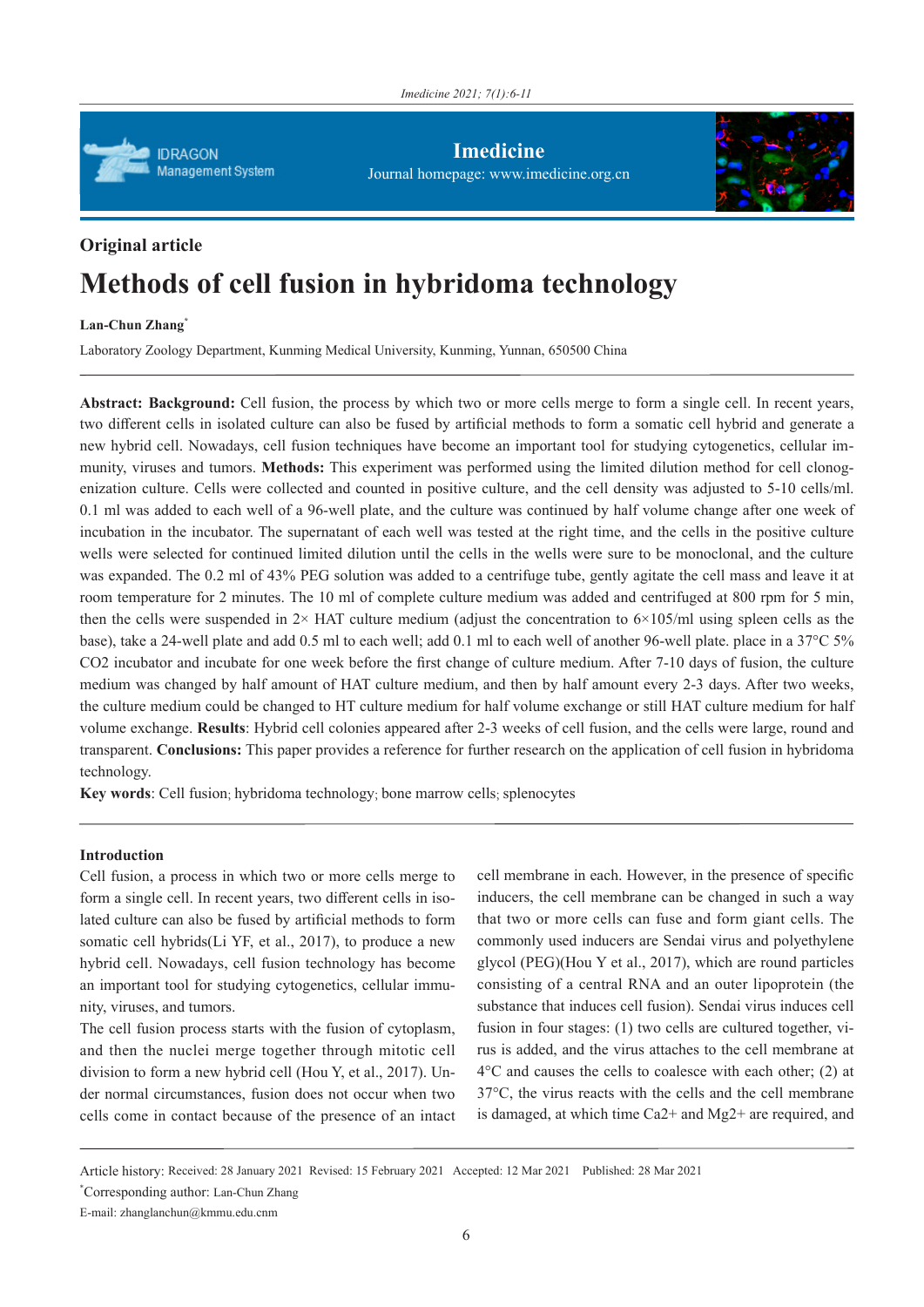the optimal pH is 8.0-8.2; (3) the cell membrane junction is penetrated and the peripheral junction is repaired, at which time Ca2+ and ATP are required; (4) fusion into giant cells still requires ATP. PEG has the same fusion effect as Sendai virus (Huang WW, et al., 2018). The advantages are that it is easy to obtain, simple to use, stable fusion effect, and has replaced Sendai virus. PEG structure is HOH2C(CH20CH2) nCH2OH, molecular weight greater than 200 and less than 6000 can be used as cell fusion agent (Piliszek A, et al., 2007). PEG concentration is in M/W, e.g. 10 g of PEG is mixed with 10 ml of Eagle's solution (assuming 1 ml of culture solution is 1 g weight) to make 50% PEG solution. peg) is autoclaved and mixed with warmed Eagle's solution. PEG with higher molecular weight often solidifies after adding Eagle's solution, and needs to be placed at 70°C to make it a solution, and later stored at room temperature, it will no longer solidify. Usually, PEG with a molecular weight of 1000 is preferred as a fusion agent, and 50% PEG solution can produce the most hybridized cells; if a smaller molecular weight PEG is used, a concentration of 55% is preferred (Piliszek A et al., 2007). The PEG solution has the highest cell fusion rate at pH 6.0, and the cell density at fusion should not be too high to produce more hybrid cells when fused before confluence into a monolayer.

Hybridoma technology consists of three main components: cell fusion, antibody screening and clonogenic culture. Hybridoma technology is a technological revolution in the field of medical biology and has now been rapidly extended to agricultural production for the extraction and purification of rare bioactive substances and for the treatment of cancer. It is an important component of bioengineering, and once a hybridoma cell line is established, it will live forever and the products obtained are unlimited, with a wide range of applications that are gaining increasing attention.

#### **Preparation of hybrid cells**

#### Culture of myeloma cells

Myeloma cell lines used for fusion have been turned into gene-deficient cells (hypoxanthine-guanine phosphoribosyl transferase (HGPRT-) or thymidine kinase (TK)) that are resistant to 8-hybridized purine or 6-mercaptopurine (hypoxanthine analogs) or 5-bromodeoxyuridine (BUdR, thymidine nucleoside analogs), a marker of their biological properties. They die when cultured with the HAT system culture medium. Myeloma cells grow in suspension or in a slightly adherent form. Cells are usually maintained in the exponential growth phase (15-20 hours of cell culture) and 0.2-1 ml of cells are removed every 3-5 days into 10 ml of new culture medium, whose maximum cell density should not exceed 5×105-106/ml. The exact passaging change culture depends on the growth characteristics of different cell

lines. To prevent excessive cell growth, DMEM (Dulbecco's modified eagle medium) containing high sugar and supplemented with pH stabilizer 4-hydroxyethylpiperazine ethanesulfonic acid (HEPES) is generally used. The composition of the culture medium is as follows: 1000 ml DMEM, 3.0 g L-glutamine (200 mM), 0.11 g sodium pyruvate (100 mM), 0.25 ml 2-mercaptoethanol (0.1 M), 5.0 g HEPES, 110 ml calf serum, and 100 IU/ml each of dual antibodies (streptomycin and penicillin) (note: sodium pyruvate and 2-mercaptoethanol may not be added). (Note: sodium pyruvate and 2-mercaptoethanol may not be added).

#### **Preparation of immune mice**

Only some of the hybridoma cells produced are capable of secreting the required specific antibodies. The rate of appearance of positive hybridomas depends not only on the number of specific B cells in splenocytes, but also on the maturation stage of these cells, so the method of immunizing animals is one of the most important factors determining the outcome of fusion. The method of high-dose antigen injection 3-4 days before fusion is now generally used. The immunization procedure is to take 6–8-week-old BALB/c female rats that are white variant laboratory rats, originating from Mus musculus, and immunize them for 2 weeks with a basal immunization and a further intravenous booster, which is used for fusion 3-5 days later. The use of adjuvants and prior treatment of antigens during immunization depends on the strength of the antigen.

In general, soluble antigens are better with complete adjuvant. The amount of antigen is also related to the strength of the antigen, for example, 100 μg for the first time and 50 μg for the second time for IgG. The immunization route can be administered via intraperitoneal injection for the first time. For cellular antigens, no adjuvant is used and  $1\times106-107$  is injected intraperitoneally each time.

#### **Preparation of spleen cells**

After the mice were executed by cervical dislocation, the spleen was disinfected with alcohol, removed under aseptic conditions, the connective tissue and fat were removed, and rinsed once with 5 ml of serum-free culture solution. The spleen was placed in a sterilized 90-100 mesh stainless steel or nylon gauze mesh, a small incision was made in the middle of the spleen, the syringe core was gently squeezed from one end, and the spleen was rinsed once with serum-free culture medium. The cells were allowed to pass through the mesh and collected into a flat dish. Alternatively, 3 ml of serum-free culture medium was injected into the spleen with a syringe, and cells were obtained by repeated aspiration several times. The collected cells were placed in a centrifuge tube to make a cell suspension and centrifuged at 1000 rpm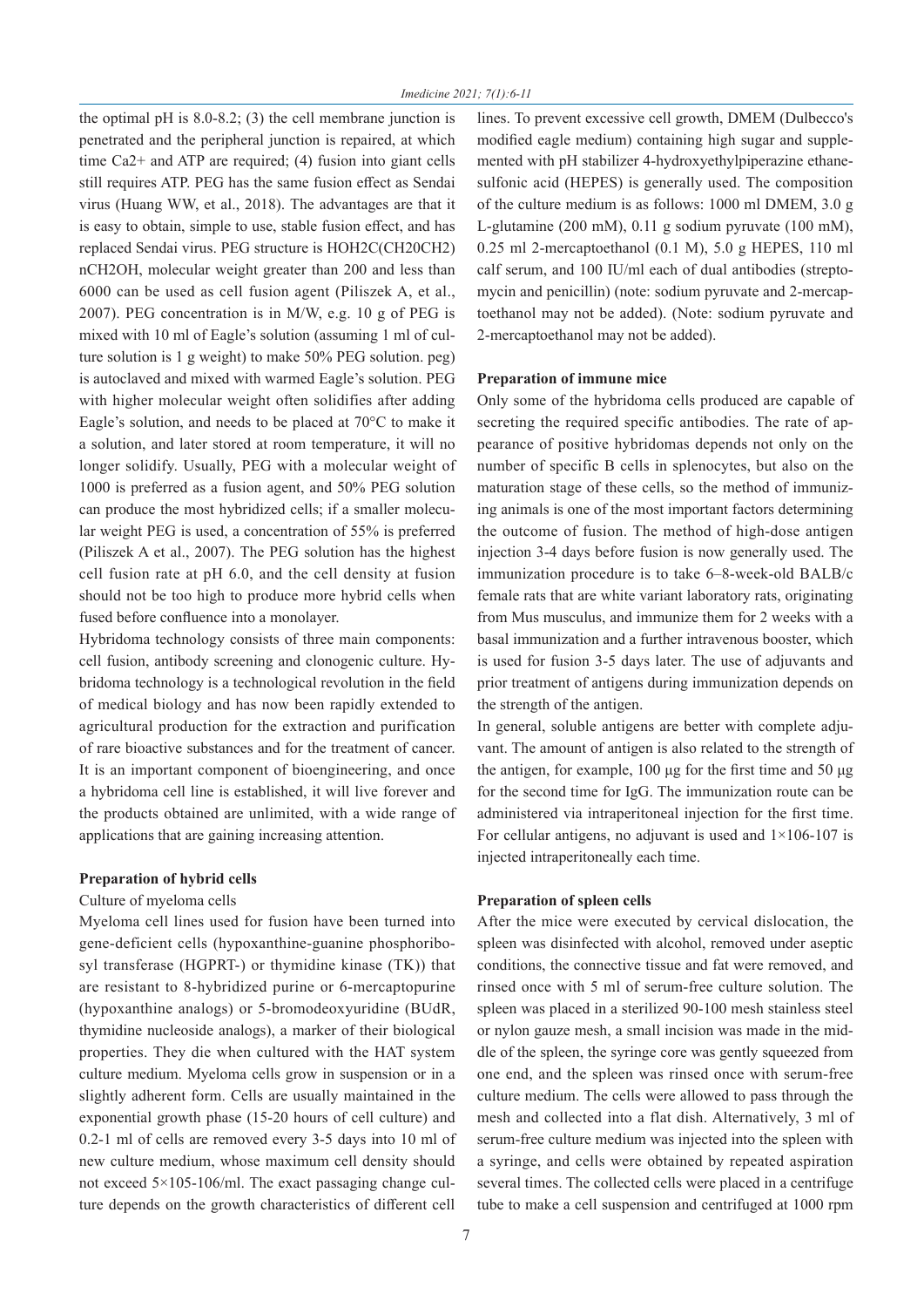for 5 minutes. After removing the supernatant, add a small amount of culture medium to make a cell suspension, count, and set aside.

# **Post-fusion cell culture**

#### **Suspension cell fusion**

#### Preparation of 30%-50% PEG solution

PEG with a molecular weight of 1000 was taken, autoclaved (6.8 kg, 15 min), placed in a 56°C water bath and dissolved, and then warmed in a 37°C water bath. Take the serum-free culture solution in a medium warm bath at 37°C (separately). When dispensing 40% concentration, aspirate 0.4 ml PEG and 0.6 ml serum-free culture solution mixed, and set aside in a warm bath at 37°C. It should be noted that the PEG solution is more acidic, and the pH of the serum-free culture solution can be adjusted to 8.0 in advance, or a small amount of 1 mol NaOH or NaHCO3 solution can be added to raise its pH when preparing it.

# Cell fusion

The two different parental cells were mixed at  $5\times106$  each, centrifuged to precipitate, and the supernatant was aspirated. The cells were fused by adding 1 ml of prepared 50% PEG solution and blowing with a pipette to bring them into contact with the cells for 1 minute. It was added 9ml Eagle's culture solution, centrifuged and precipitated, and the supernatant was aspirated. 5ml of growth culture solution was added and inoculated in five 60mm diameter dishes, each dish was added with growth culture solution to 5ml and incubated in a 5% CO2 incubator at 37℃. After 6-24 hours of incubation, the culture was changed to selection medium to screen the hybridized cells.

# **Hybridoma cell fusion Cell preparation**

Myeloma cells were collected, cells were washed 3 times with serum-free culture medium (37℃) and cell viability (greater than 90%) was counted; mouse spleen cells were collected, cells were washed 3 times with serum-free culture medium (37℃) and cell viability (greater than 90%) was counted. Then splenocytes and myeloma cells were mixed at 1:5 or 1:10, followed by centrifugation, removal of supernatant, and aspiration of excess supernatant with sterile filter paper.

#### **Hybridoma cell fusion**

The cell mass was gently stirred by adding 0.2 ml of 43% PEG solution in a centrifuge tube and placed at room temperature for 2 minutes. The cells were suspended in 2 times HAT culture medium (with spleen cells as the base, the concentration was adjusted to 6×105/ml), and 0.5ml was added to each well of a 24-well plate; 0.1ml was added to each well of another 96-well plate and placed in a 37℃ 5% CO2 After 7-10 days of fusion, HAT culture medium was used for half volume exchange, and then every 2-3 days for half volume exchange. After 2-3 weeks, hybridized cell colonies appeared with large, round and transparent cells. When the colonies proliferate and grow to 1/3 of the wells, antibody detection is performed.

incubator for the first time after one week of incubation.

#### **Clonogenic culture**

Clonification culture is also a crucial aspect for hybridoma cell lines that secrete a single antibody. In most cases, the hybridoma cell colonies that produce specific antibodies are not derived from a single cell and therefore may be mixed with non-antibody secreting clones. It often proliferates faster than antibody-secreting clones, and timely antibody detection and clonogenic culture is important to avoid crowding out of antibody cells by the transitional proliferation of non-antibody-secreting cells in the same culture. In addition antibody-secreting hybridoma cell lines that are isolated may mutate and lose their ability to secrete antibodies during the culture process. In this case repeated selection is required to clone the antibody-secreting specific hybridoma line.

In this experiment, the cell cloning culture was performed using the limited dilution method. The cells were collected and counted, and the cell density was adjusted to 5-10 cells/ ml. 0.1 ml was added to each well of a 96-well plate, and the culture was continued by half volume change after one week of incubation in the incubator. The supernatant of each well was tested at the right time, and the cells in the positive culture wells were selected and continued to be diluted in a limited way until the cells in the wells were monoclonal, and the culture was expanded.

#### **Detection of antibodies**

At 10-15 days of cell fusion, a well-by-well examination is required. Once exuberant growth of hybrid cell colonies is found, preliminary screening for antibody activity should be done. On the one hand, since the growth of negative clones will cause the loss of positive clones, they should be found and screened as soon as possible. On the other hand, when the positive clone is small and a screening is negative, a second and third screening should still be done to check out the holes for antibody activity, and it is important to perform the clone culture as early as possible. Due to the small amount of culture supernatant to be tested, the large number of samples and the low antibody content, thus the detection method must be very sensitive, rapid, reliable and able to complete the determination of a large number of samples in a short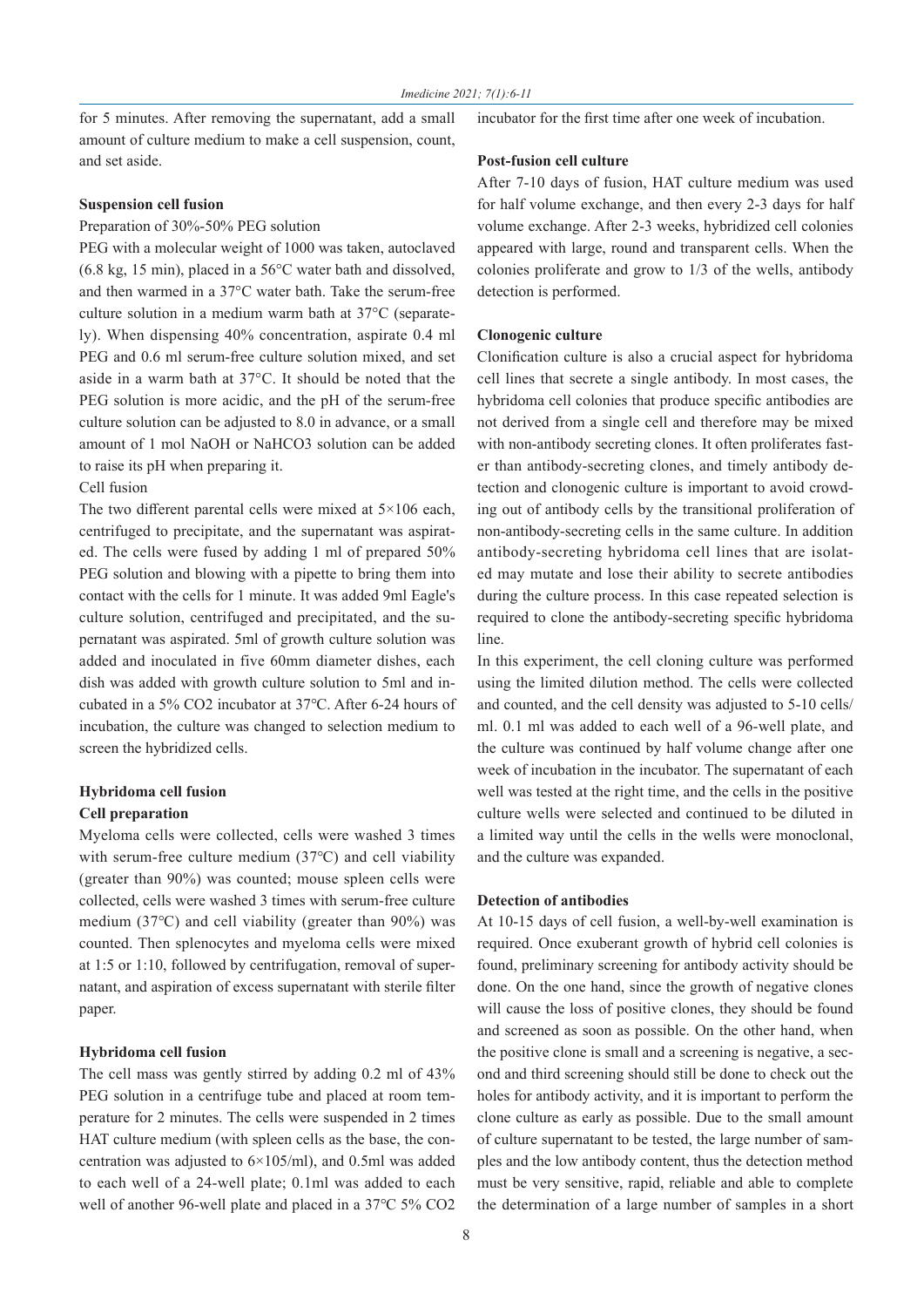time. The most commonly used methods are immunofluorescence (IF) test, radioimmunoassay (RIA), enzyme linked immunosorbent assay (ELISA), etc. ELISA is generally used.

#### **Bulk preparation of monoclonal antibodies**

The supernatant of in vitro culture of hybridoma cells contains a certain amount of antibodies. In order to obtain a large amount of antibodies, one needs to increase the culture vessel and collect a large amount of supernatant; the second needs to concentrate the antibodies, the procedure is to first inoculate a certain density of cells, culture for 24 hours, replace the new culture medium once, and then continue to culture for 1-2 weeks, during which the cells will continue to die, while the antibody content can gradually increase.

Another method of collecting antibodies is by in vivo transplantation. Female mice of the same strain at 6-8 weeks of age are injected intraperitoneally with 0.5 ml of phytolacca or paraffin oil and inoculated intraperitoneally with 107 hybridoma cells one week later. The hybridoma cells will proliferate and produce ascites in the peritoneal cavity, and the level of antibodies in the ascites can reach mg levels. The ascites can then be re-infused into the peritoneal cavity of another few mice to produce more ascites. The cell culture supernatant has low levels of antibodies mixed with large amounts of bovine serum proteins, and the ascites, although high in antibodies, also contains the mouse's own proteins, and thus must also be purified and characterized.

#### **Selection of fusion cells**

#### Artificial methods

For example, cell fusion induced by Sendai virus can form binucleated and multinucleated cells. In the process of cell fusion, not only fusion occurs between two different types of cells, but also the two types of cell parental cells can fuse with each other. Cells containing two different parental nuclei are called heteronucleosomes or heteronucleated cells. Cells formed by the fusion of the same parental cells are called homonucleosomes or homonucleated cells. Most multinucleated cells die within a week, but only a few heteronucleated cells, especially binucleated heteronucleated cells, survive and, through mitosis, merge the chromosomes of two different parental cells into a single nucleus to form a syncytium or syncytiotrophoblast, or hybrid cell.

# **HAT system method**

Cells are grown for several generations in culture medium containing 3H thymidine nucleosides, and these cells are used to fuse with another parental cell that is not labeled to show one labeled nucleus with another unlabeled cell by radioautography, i.e., heteronuclear cells, or the HAT system method, a special medium for isolating hybrid cells designed according to the purine and pyrimidine biosynthetic pathway, i.e., aminopterin can primary break the nucleotide The main pathway of IMP synthesis, so the cells can only synthesize nucleotides through the HGPRT can make hypoxanthine acidification to form hypoxanthine, and then converted to AMP and GMP in turn, through the emergency pathway dependent on exogenous sources. When HGPRT-/TK+ cells were crossed with HGPRT+/TK- cells as parental cells, both unfused parental cells and fused homologous cells died in the HAT culture medium. This is due to the blockage of the main pathway of nucleotide synthesis in these cells and the inability to utilize exogenous nucleotide material. Only the fused heteronuclear cells became HGPRT+/TK+ cells due to enzymatic compensation and were able to grow in the HAT culture medium and thus were screened for preservation.

# **Preparation of HAT culture solution (100×)**

Molecular weight of hypoxanthine is 136.1, 1.0×10-4M  $=13.6$  μg/ml, weigh hypoxanthine 1.361mg, put it in 100ml double distilled water and heat it to 45-50℃ to dissolve it, or add 1M HCl 4ml to dissolve it first.

Aminopterin molecular weight is 440.4, 4.0×10-7M=0.176 μg/ml, weigh 1.76mg of aminopterin, add 90ml of double distilled water, add 0.5ml of 1 M NaOH to dissolve it, then add double distilled water to 100ml, finally add 0.5ml of 1M HCl to neutralize it.

The molecular weight of thymine nucleoside is 242.2,  $1.60\times10-5M=3.87$  μg/ml, and 38.7 mg of thymine nucleoside can be dissolved in 100 ml of double distilled water. For convenience, hypoxanthine and thymine nucleoside were placed together in 100 ml of double distilled water and heated to 45-50°C to dissolve them, i.e. HT and A two 100× stock solution. Filter and de-bacterize separately and store in -20℃ refrigerator. Aminopterin needs to be stored away from light. Any culture can be mixed with HAT culture, but glycine should be added, because the tetrahydrofolate reductase that converts serine to glycine will also be inhibited by aminopterin.

The molecular weight of glycine is  $75.07$ ,  $3.0 \times 10$ -6M=0.225 μg/ml, just weigh 2.25mg of glycine and dissolve it in 100ml of double distilled water.

# **Discussion**

Scientists have discovered that the phenomenon of fusion of animal cells into multinucleated cells after being infected by viruses exists in nature. Scientists used this natural phenomenon to successfully induce animal cell fusion in vitro and to culture hybrid cells into viable ones (Chen J, 2020). This provides technical support for the fusion and culture of hybridoma cells. In addition to virus induction, chemical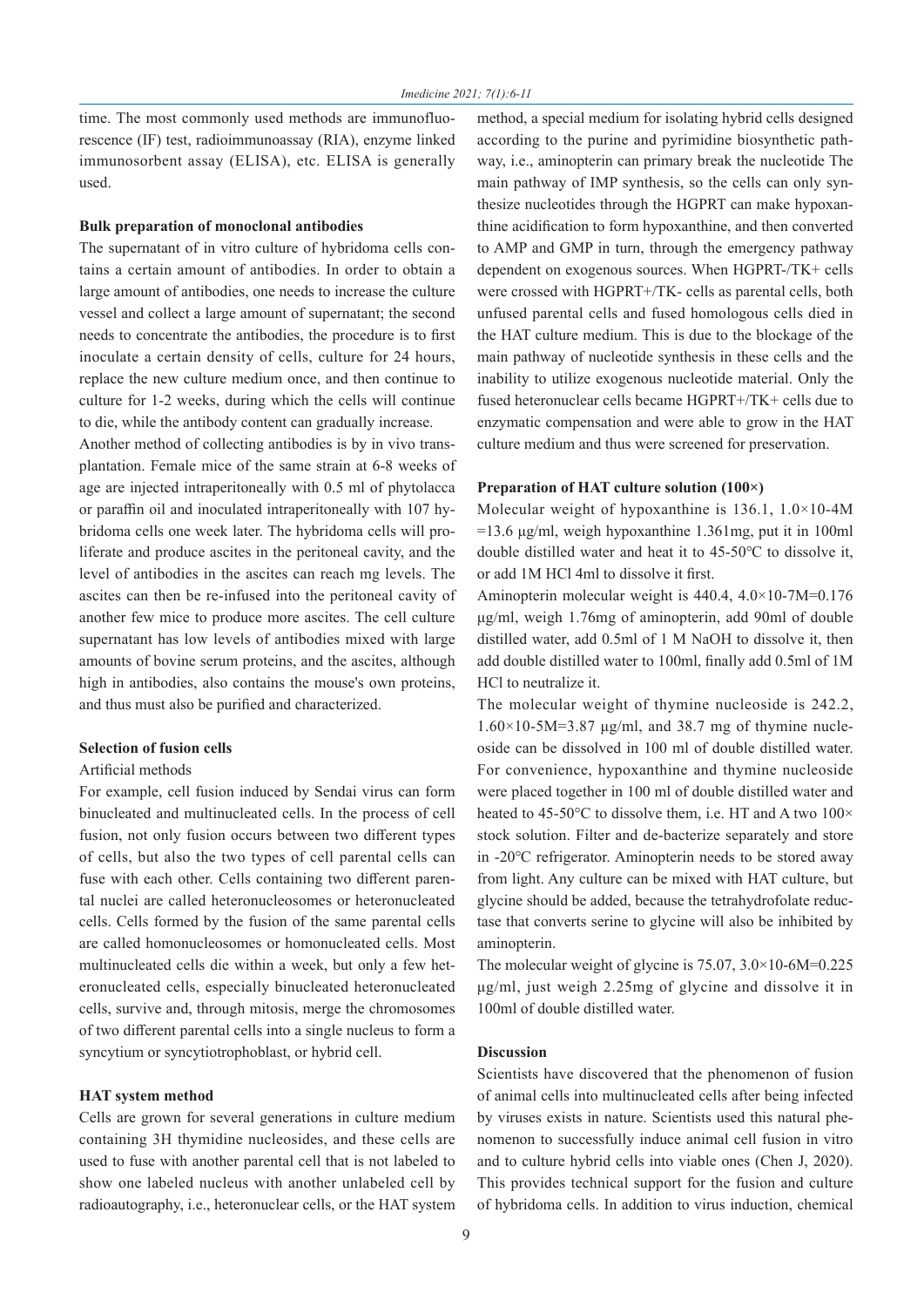reagents and electrofusion under microgravity conditions in space have been improved and innovated, and the success rate of hybridoma cell fusion and culture has been rising.

When two cells are in close contact, their cell membranes may fuse together, and the fused cells contain two different nuclei, called heterokaryons (heterokaryons). Under the right conditions, they can fuse together to produce a single nucleated cell with the genetic information of the original two cells, called a hybrid cell. Over the years, during the process of performing somatic cell fusion, it has often been found that hybrid cells lose their chromosomes and retain only one characteristic of the parental cells.

In 1975, Köhler and Milstein applied the fusion of mouse myeloma cells with mouse spleen cells sensitized by sheep cells and obtained a fraction of fused hybrid cells that both continued to grow and secreted anti-sheep erythrocyte antibodies, calling this hybrid cell system a hybridoma(Köhler G, et al., 1975), which can be applied to prepare a single antigenic determinant cluster of monoclonal antibodies to a single antigenic determinant cluster. In fact, before that, in 1970, Sinkovics et al. had reported that virus-specific antibody-producing lymphocytes and virus-induced tumor cells could naturally form hybridomas in vivo to secrete specific antibodies (Sinkovics JG, et al., 1970). The first successful murine-human hybridoma was reported by Schwaber and Coken in 1973(Schwaber J, et al., 1973). In 1974 Bloom and Nakamura first applied human B cells fused with human myeloma cells to produce lymphokines (Bloom AD, et al., 1974). In 1980 Luben and Molle demonstrated that mouse thymocytes cultured in vitro for 10 days were capable of producing lymphokines and could replace the immune T cells needed to produce the primary immunization (also called primary immunity) response in vitro (Luben RA, et al., 1980). They applied this thymocyte culture (called conditioned culture) to mouse spleen cell cultures and added an antigen (lymphokine-osteoclast activating factor) to stimulate the splenocytes to produce an immune response, and subsequently used these cells to produce monoclonal antibodies to osteoclast activating factor by hybridization with murine myeloma cells, establishing an initial immune response in vitro and shortening the time to immunization in vivo. 1978 Miller and Lipman took the hybridoma monoclonal antibody technology a step further by applying EBV trans-formed human B lymphocytes to produce monoclonal antibodies(Raab-Traub N, et al., 1978).

It is expected that in the near future, such specific antibodies against malignant tumor cells may become a special delivery vehicle to combine cancer-killing toxins and therapeutic agents such as chemotherapeutic drugs, and specifically transport them around malignant tumor cells to exert their proper efficacy, which will open up a broad prospect for human cancer treatment.

# **Acknowledgements**

We appreciate fruitful revision from professor Xiao Zhang

# **Conflict Interests**

No conflict of interest

# **References**

- Chen J. An encounter with "precision medicine"-from the preparation of monoclonal antibodies using hybridoma technology. Biology Letters 2020;v.55(02):31-33.
- Hou Yuan, Huo Desheng, Wen De-Zhong. Exploration of experimental methods to improve cell fusion rate. Laboratory Research and Exploration 2017;10):35-37+102.
- Huang W W, Yan H, Gao M, Li S J. Comparison of experimental methods for PEG-induced fusion of chicken blood cells. Biochemistry 2018;v.4;No.15(02):116-118.
- Li YF, Zhou YC. Design and organization of experimental teaching of "simple method to experience cell fusion process". Biology Bulletin 2017;52(003):13-15.
- Wang H, Guo F, Guan C, Zhang M, Guan P, Bai HZ. Exploration of the optimal conditions for PEG-mediated cell fusion. Advances in Animal Medicine 2012;12):145- 148.
- Bloom AD, Nakamura FT. Establishment of a tetraploid, immunoglobulin-producing cell line from the hybridization of two human lymphocyte lines. Proc Natl Acad Sci U S A 1974;71(7):2689-2692.
- Köhler G, Milstein C. Continuous cultures of fused cells secreting antibody of predefined specificity. Nature 1975;256(5517):495-497.
- Luben RA, Mohler MA. In vitro immunization as an adjunct to the production of hybridomas producing antibodies against the lymphokine osteoclast activating factor. Mol Immunol 1980;17(5):635-639.
- Piliszek A, Modliński JA, Pyśniak K, Karasiewicz J. Foetal fibroblasts introduced to cleaving mouse embryos contribute to full-term development. Reproduction 2007;133(1):207-218.
- Raab-Traub N, Pritchett R, Kieff E. DNA of Epstein-Barr virus. III. Identification of restriction enzyme fragments that contain DNA sequences which differ among strains of Epstein-Barr virus. J Virol 1978;27(2):388-398.
- Schwaber J, Cohen EP. Human x mouse somatic cell hybrid clone secreting immunoglobulins of both parental types. Nature 1973;244(5416):444-447.
- Sinkovics JG, Shirato E, Cabiness JR, Martin RG. Rhabdomyosarcoma after puberty. Clinical, tissue culture and immunological studies. J Med 1970;1(6):313-326.